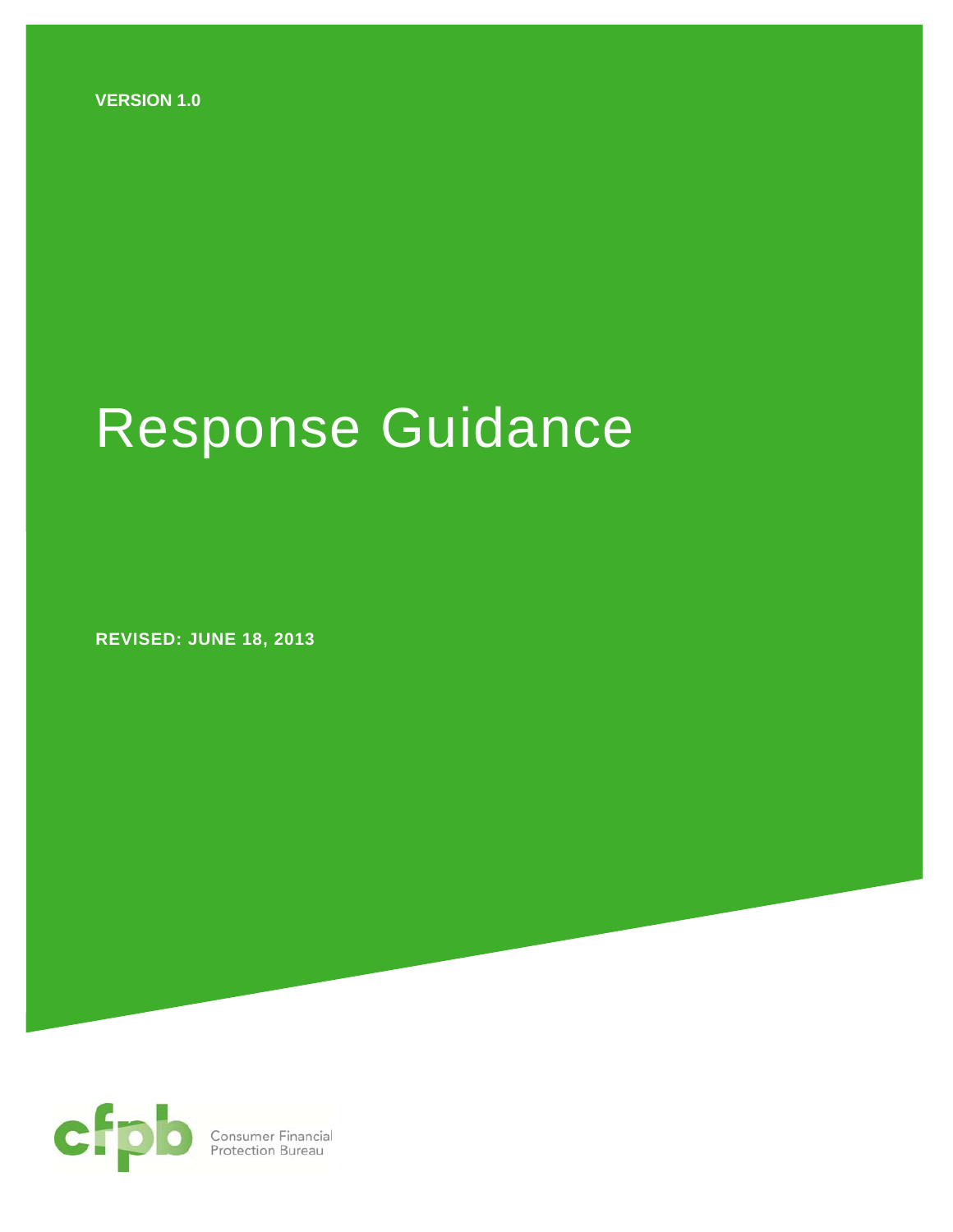## **Table of Contents**

| 2. |                                                                       |
|----|-----------------------------------------------------------------------|
|    |                                                                       |
|    |                                                                       |
|    | 2.3 Consumer Loan (including student loan and unsecured personal line |
|    |                                                                       |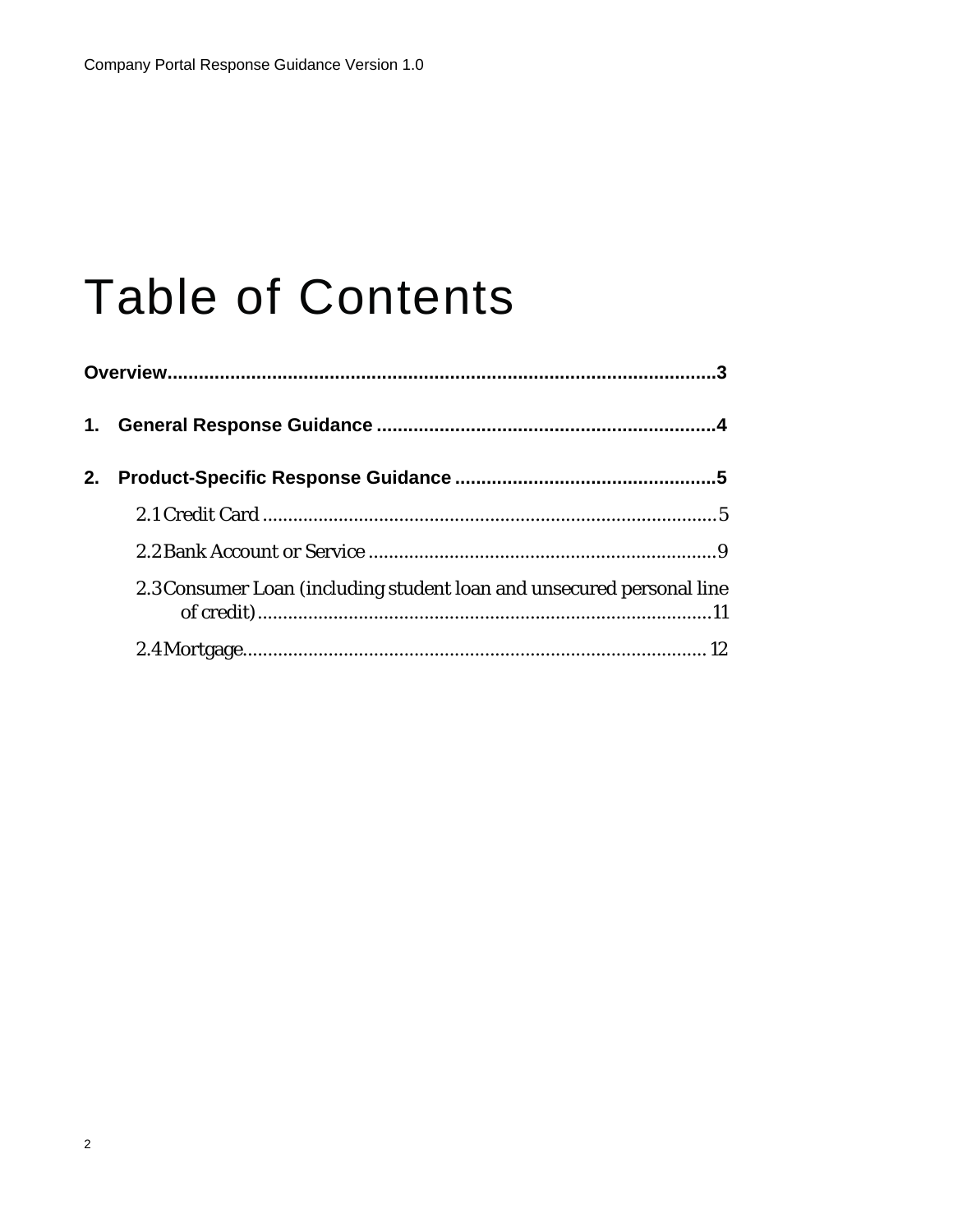## **Overview**

This guidance supplments the Company Portal Manual, providing recommendations for documenting and responding to your consumers' complaints based on our best practice observations. Both general response guidance as well as product-specific guidance are included. This guidance will be updated as new products are added and as we note additional best practices.

This guidance was created to be a helpful resource for companies. As always, you, the Portal User, determine how best to respond to your consumers and what information is needed to respond to their concerns.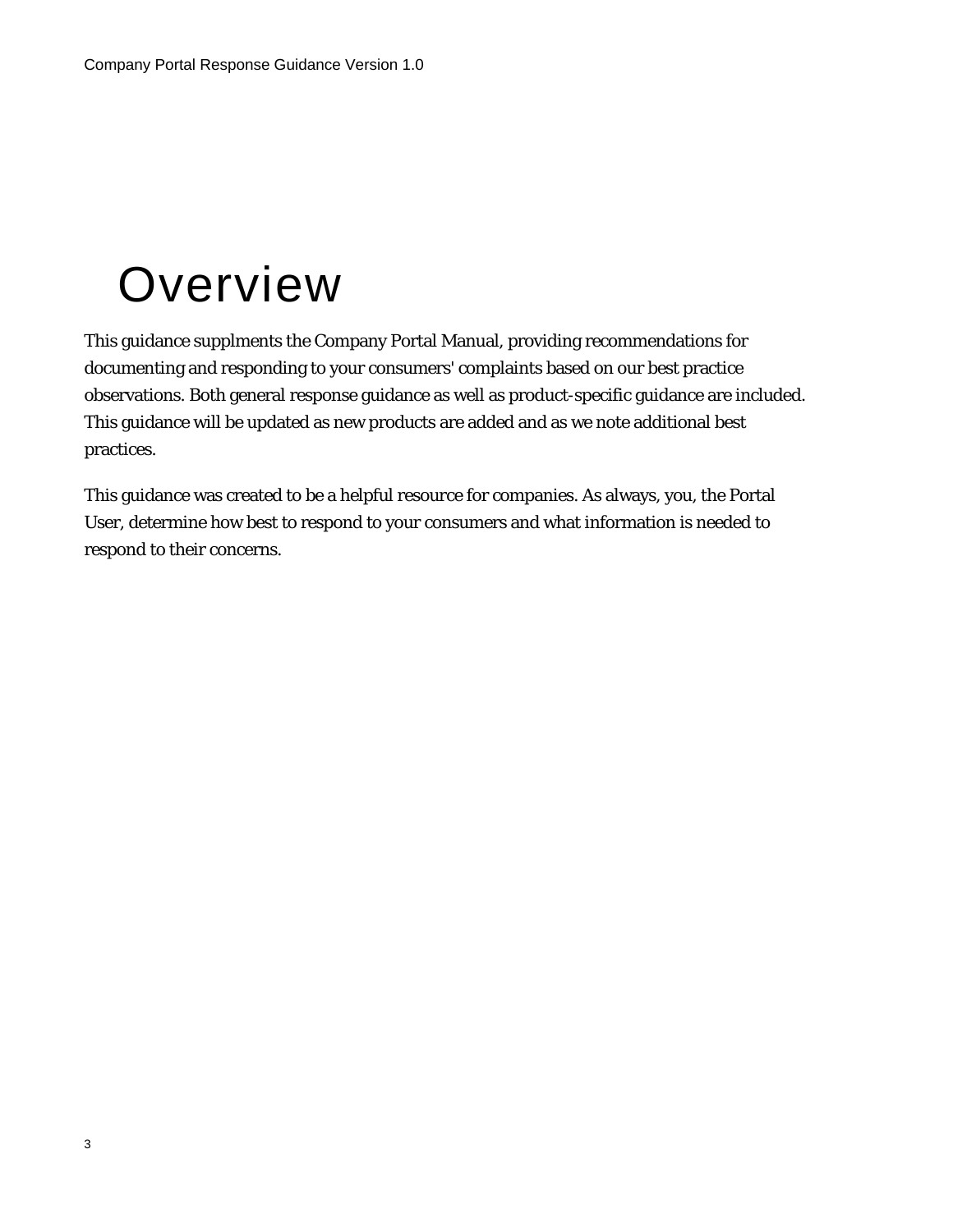## 1. General Response Guidance

The following guidance applies to all products and response types:

- When referencing past responses, attach the past response.
- If there is litigation or bankruptcy referenced in the response, include a docket number or case information and attach the court decision, proof of settlement or consent judgment, notice of intent to file bankruptcy, or mandatory arbitration.
- If complaint was submitted by a third party, attach a valid third party authorization.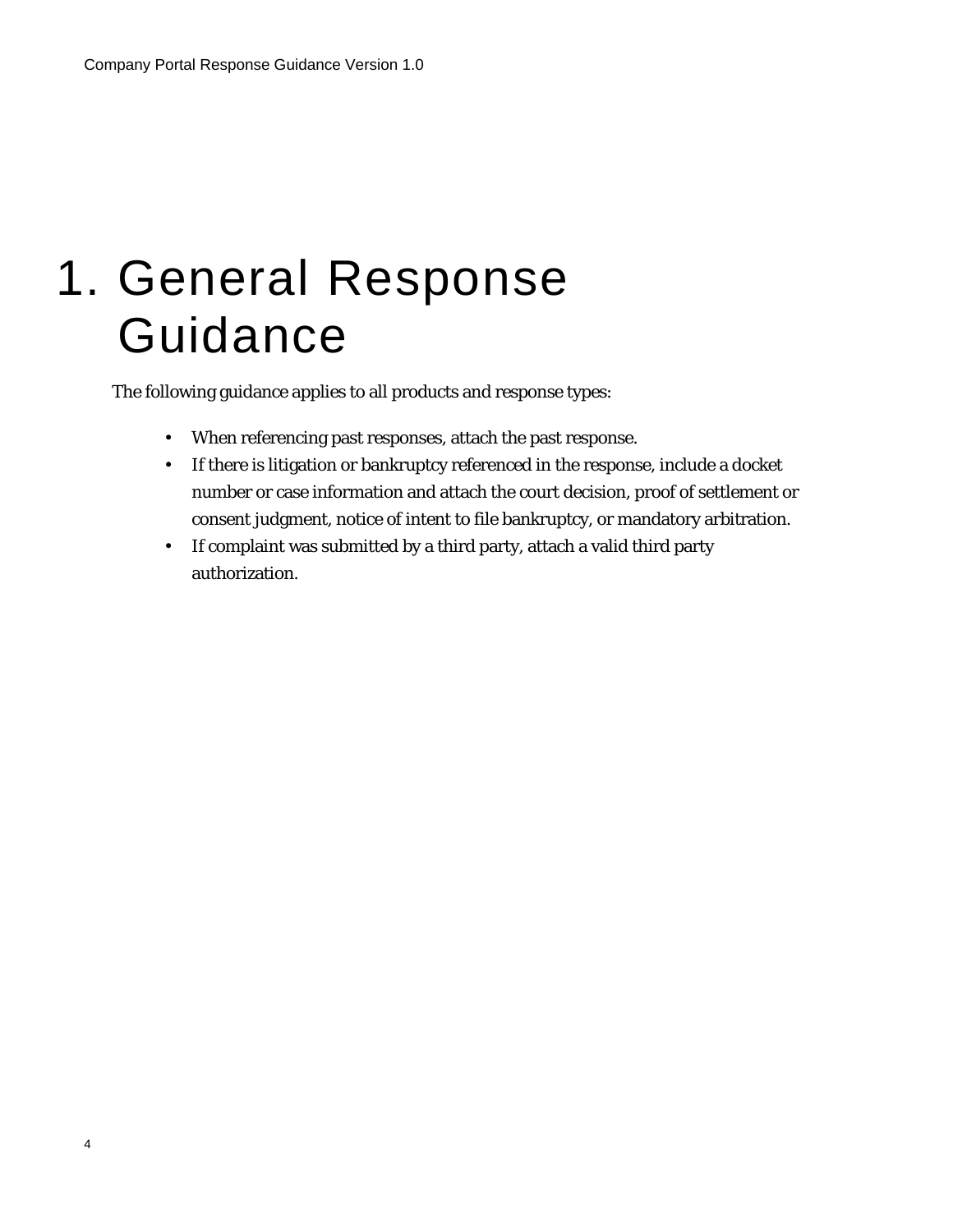## 2. Product Specific Response Guidance

### 2.1 Credit Card

#### **Account closings:**

- Adverse Action notice including the reasons for the adverse action \*
- Date the account was closed
- Date the notice was sent to the customer
- Whether notice sent by postal mail or electronically
	- If sent by postal mail, the address to which the statement (or notification, as applicable) was sent

#### **Advertisement and solicitations:**

• Relevant advertisement \*

#### **Billing statements:**

- Billing statement(s), if not provided by the consumer with complaint \*
- Whether billing statements sent by postal mail or electronically
	- If sent by postal mail, the address to which the statements were sent during the period of the dispute
	- If electronic only, consumer's agreement to receive billing statements only electronically \*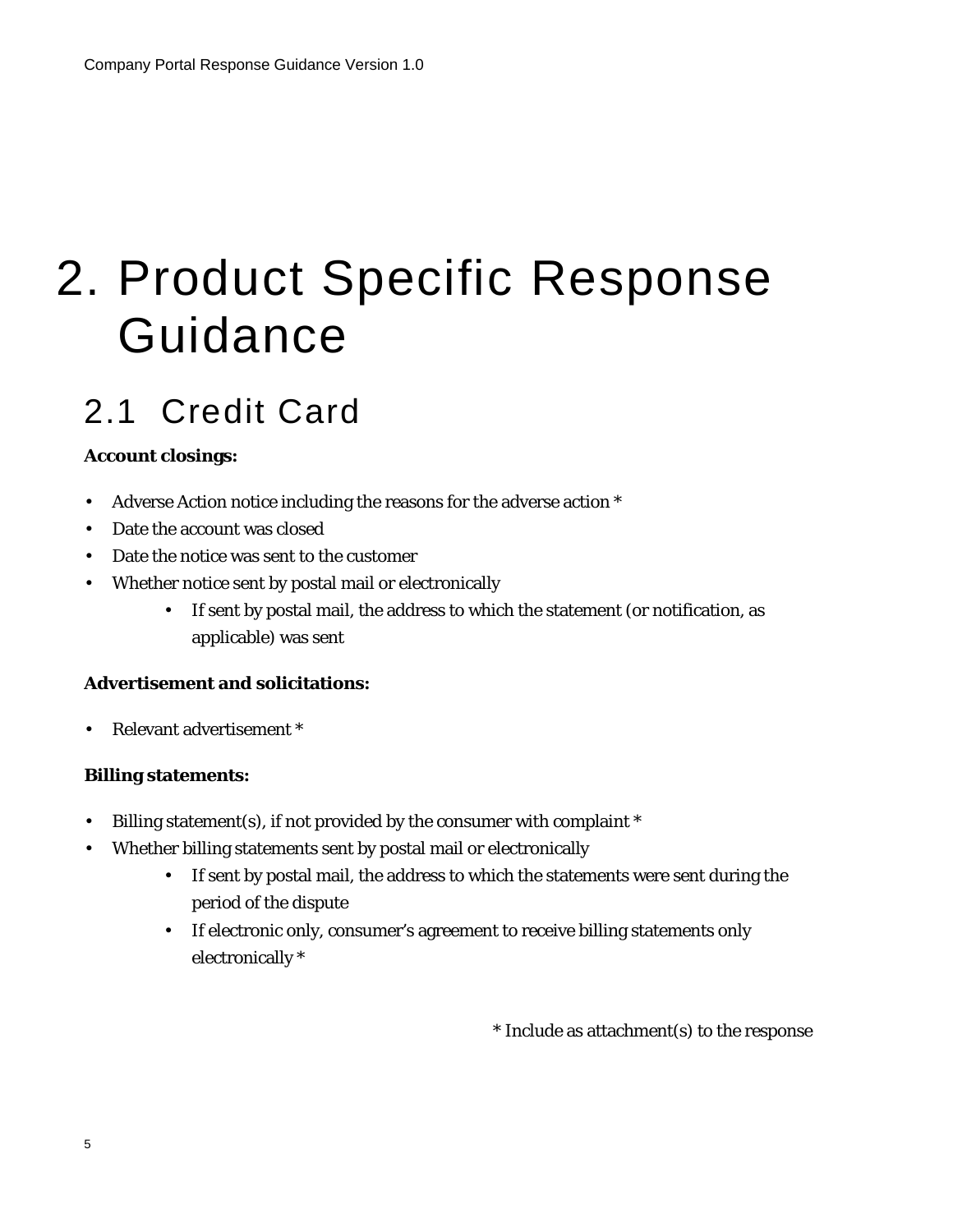#### **Billing disputes:**

- Billing statement(s) containing the disputed transactions, if not provided by the consumer \*
- Summary outlining review of the consumers claim
- Supporting documentation received during any investigation \*
- Date billing dispute was communicated to the bank by consumer
- Method of receipt of billing dispute (phone, online, postal mail, etc.)
- Date disposition was communicated to the consumer
- Notice to the consumer advising of disposition \*

#### **Collection practices:**

- If the account has been sent to external or internal collections, the date(s) the account was with internal/external collections
- If sent to external collections, provide the name of external company

#### **Credit determination:**

- If credit was denied:
	- Adverse Action notice \*
	- Date notice was sent to the consumer
	- Whether notice sent by postal mail or electronically
		- o If sent by postal mail, the address to which the statement (or notification, as applicable) was sent
	- Reasons for the adverse action
- If credit was granted under terms other than requested, notice to consumer outlining the terms offered \*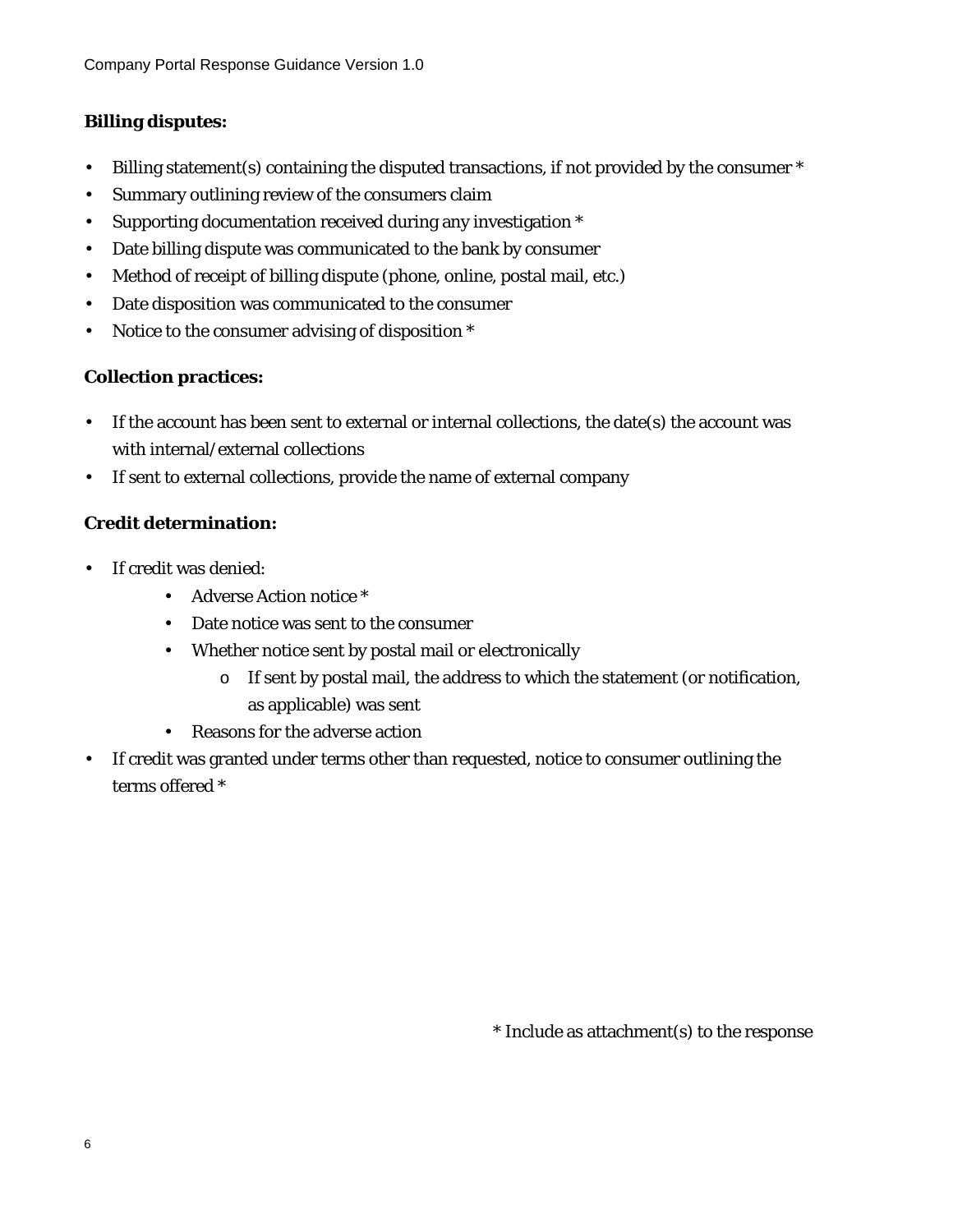#### **Credit reporting:**

- Summary of how the account is currently being reported (including Metro II code) and the date that the account was reported with that status
	- If the account has reported different statuses within the past 60 days (other than continued delinquency), the other statuses and the dates reported
- Billing statements or other documentation that supports the reporting of the account \*
- If the complaint is about account reporting after accepting forbearance/deferment, workout, or other repayment agreement:
	- Agreement that states how the account will be reported \*
	- Status of repayment plan (not completed and date of non-completion, completed and date of completion, in process)

#### **Delinquent accounts:**

- Summary of what action/inaction resulted in the account becoming delinquent
- Statement which reflects the delinquent action (i.e., a missed payment) \*

#### **Fees:**

- Statement showing the fee \*
- If the fee has been reversed, statement confirming the fee reversal \*
- Statement of fees, or the section of the contract outlining applicable fees for the account in question \*

#### **Forbearance:**

- Forbearance agreement or call logs/notes detailing the forbearance offered/explained \*
- Date forbearance to begin
- Date forbearance to end
- Details about how credit will be reported to credit reporting companies.

#### **Identity theft / fraud / embezzlement:**

- If the issue related to an application for credit, signed application, if available  $*$
- Summary of your investigation into the consumers concerns and your disposition of the issue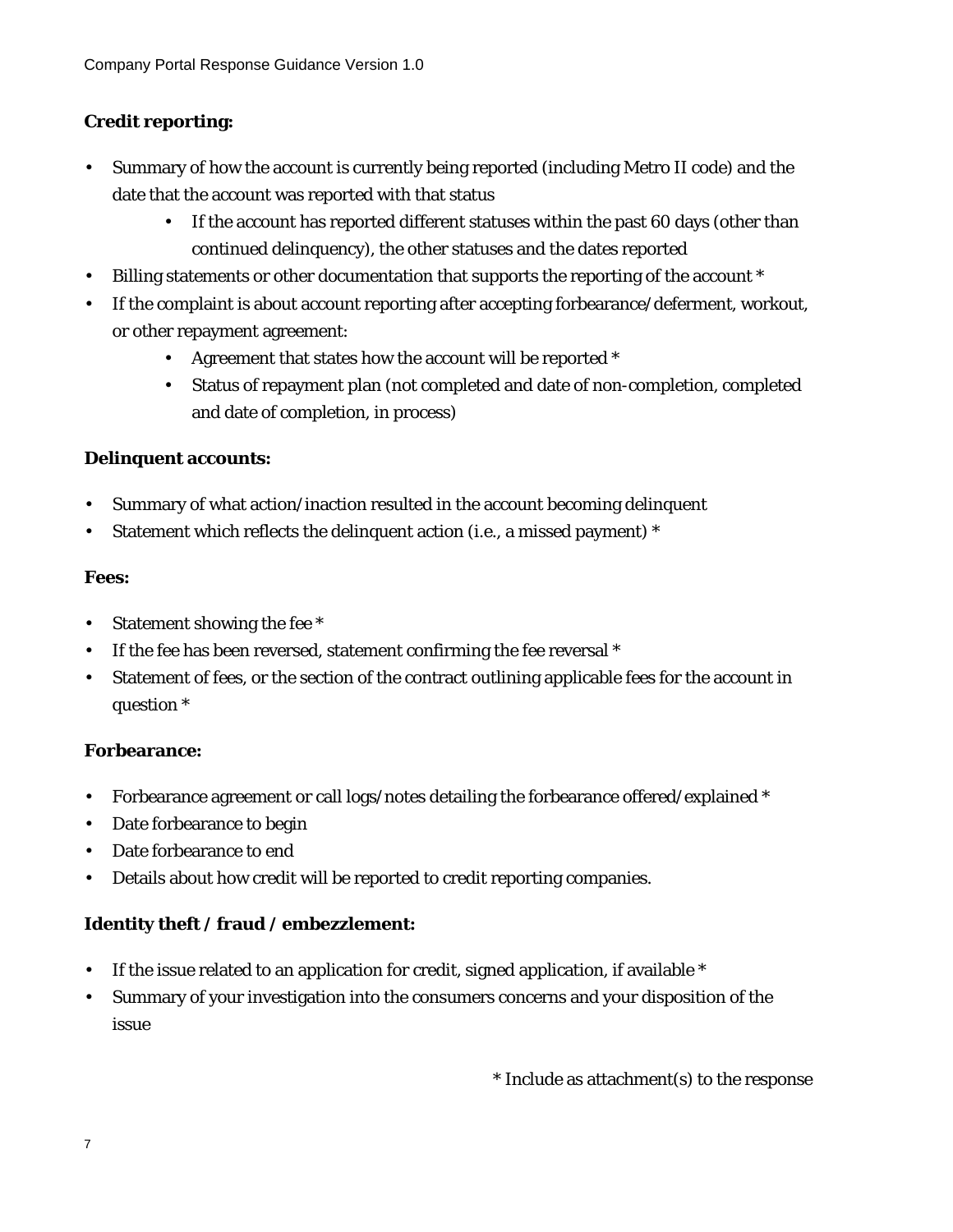#### **Rewards:**

- If the card is not being used as intended, an official company statement or evidence \* that the account is not being used as intended
- Summary of the rewards program related to the consumers account and any disposition of the consumer's issue

#### **Workout plans:**

- Workout agreement \*
- Date workout begins
- Date workout ends
- Payment amount
- Payment due date
- Date plan was communicated to the consumer

#### **Verifying consumer's verbal enrollment (to products such as add-on products):**

• Reasonable documentation that can validate the claim of consumer's agreement (audio file, transcript, etc.) \*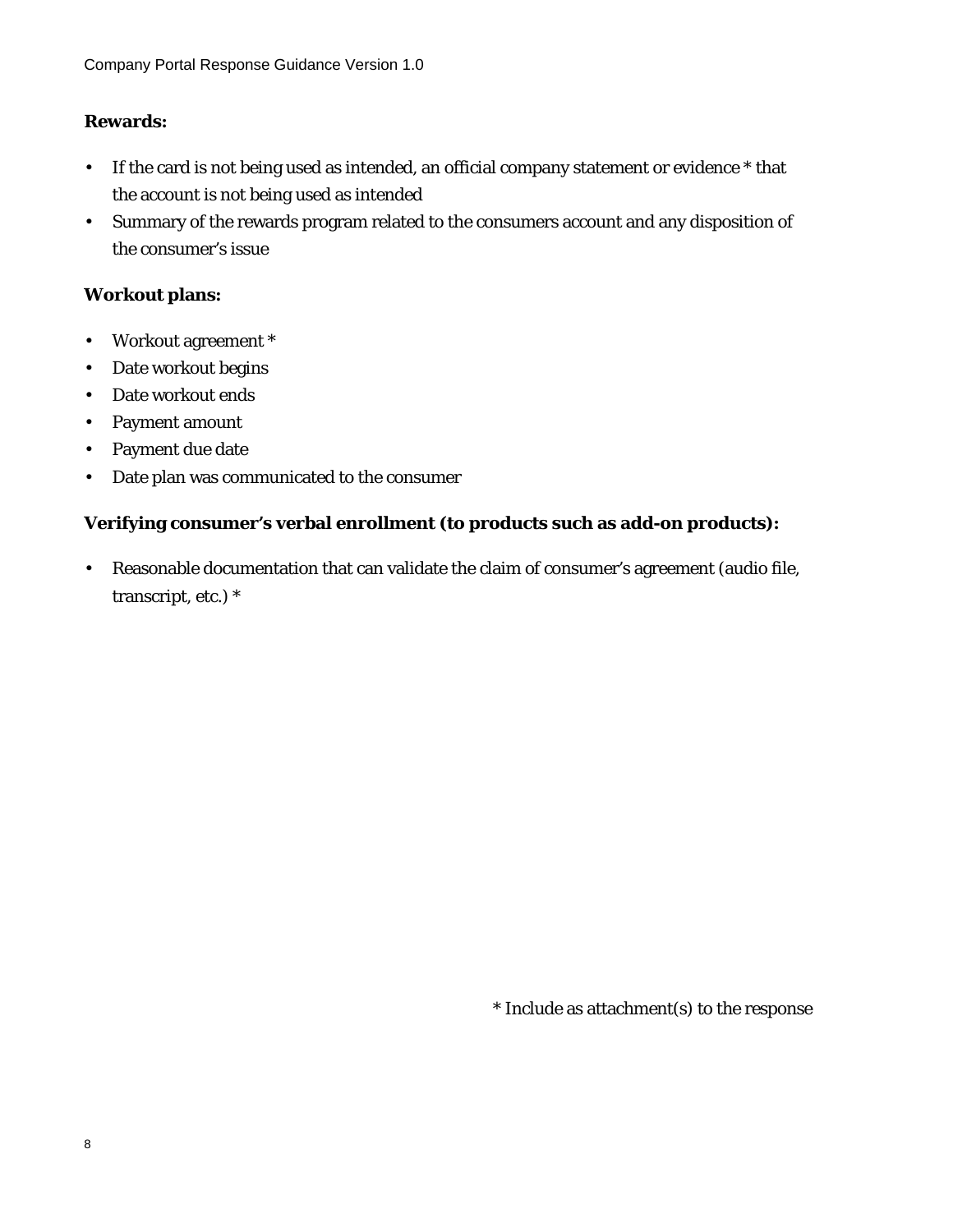### 2.2 Bank Account or Service

#### **Account closures**

- Any contract or agreement on which you rely for your response to the consumer  $*$
- Any correspondence used to communicate the closure, if not initiated by account holder \*
- Account statements for the time period in question \*

#### **Account fees or penalties**

- Any contract or agreement on which you rely for your response to the consumer \*
- Applicable fee schedule
- Related notices and/or disclosures provided to the consumer \*
- Account statements for the time period in question \*

#### **Advertisements or marketing for a CD, checking, or savings account**

• Related advertisements or marketing materials \*

#### **Electronic transaction:**

- Any contract or agreement on which you rely for your response to the consumer  $*$
- Account statements for the time period in question \*
- Correspondence between the consumer and the bank about the transaction in question, the investigation, and its resolution \*

#### **Overdraft / NSF charge:**

- Any contract or agreement on which you rely for your response to the consumer  $*$
- Applicable fee schedule
- Related notices and/or disclosures provided to the consumer \*
- Account statements for the time period in question \*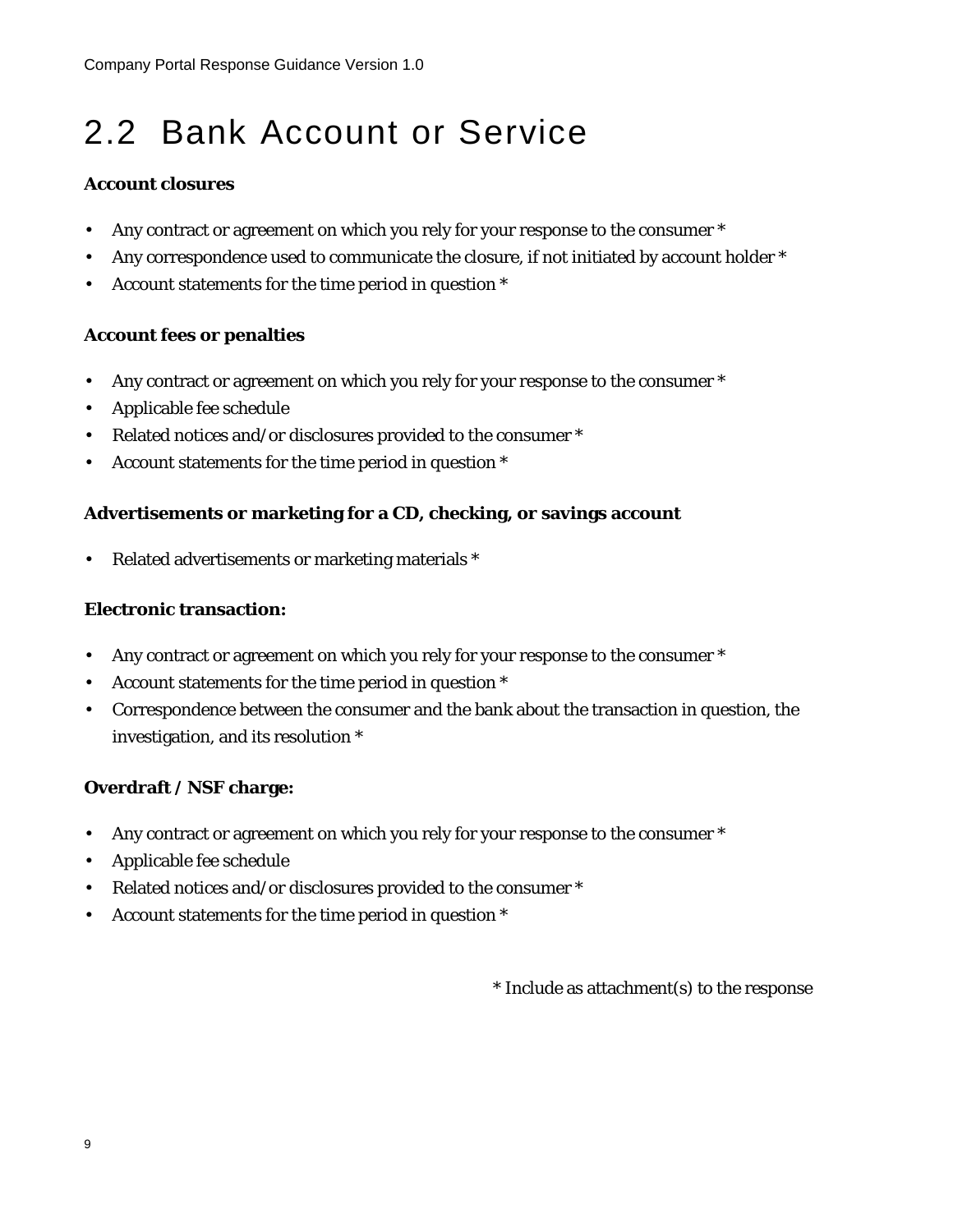#### **Stop payment request**

- Any contract or agreement on which you rely for your response to the consumer \*
- Stop payment request/authorization \*
- Related notices and/or disclosures provided to the consumer  $^\ast$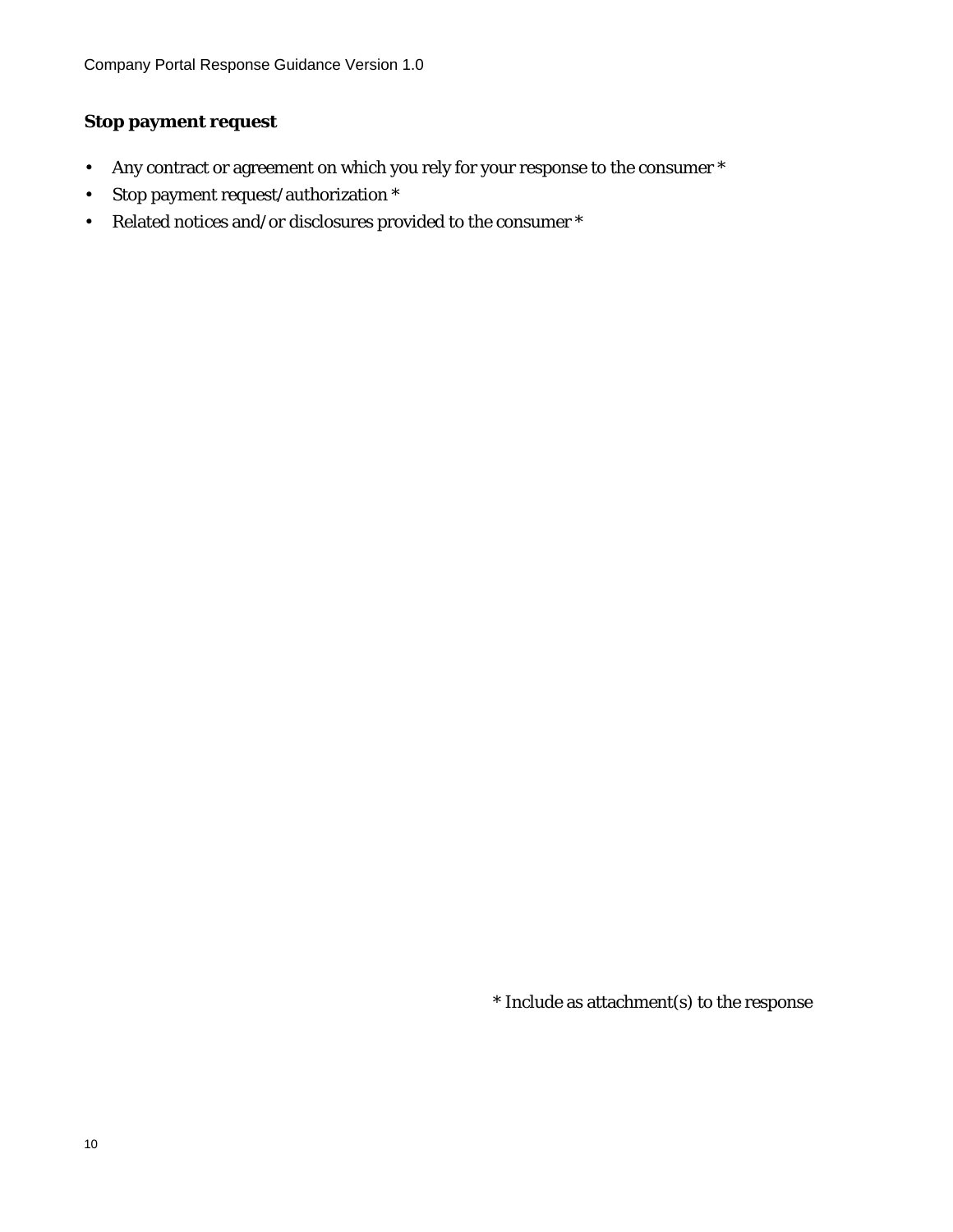### 2.3 Consumer Loan

Consumer loan includes student loans, unsecured personal lines of credit, etc.

#### **Application of payments:**

- Any contract or agreement on which you rely for your response to the consumer  $*$
- Payment history \*
- Account statements for the time period in question, if relevant \*

#### **Fees or late charges:**

- Any contract or agreement on which you rely for your response to the consumer  $*$
- Applicable fee schedule \*
- Related notices and/or disclosures provided to the consumer \*
- Account statements for the time period in question \*

#### **Repayment options:**

- Loan agreement and other documents signed at settlement \*
- Any other contract or agreement on which you rely for your response to the consumer  $*$
- Related notices and/or disclosures provided to the consumer, including at the time of consummation \*
- Information about the options available to the consumer for repayment, if applicable \*
- Contact information for the relevant bank representative
- Payment history, if relevant to the complaint \*

#### **Unlawful discrimination alleged:**

- Company policy or procedures \*
- Correspondence between the consumer and the company \*
- Application or agreement \*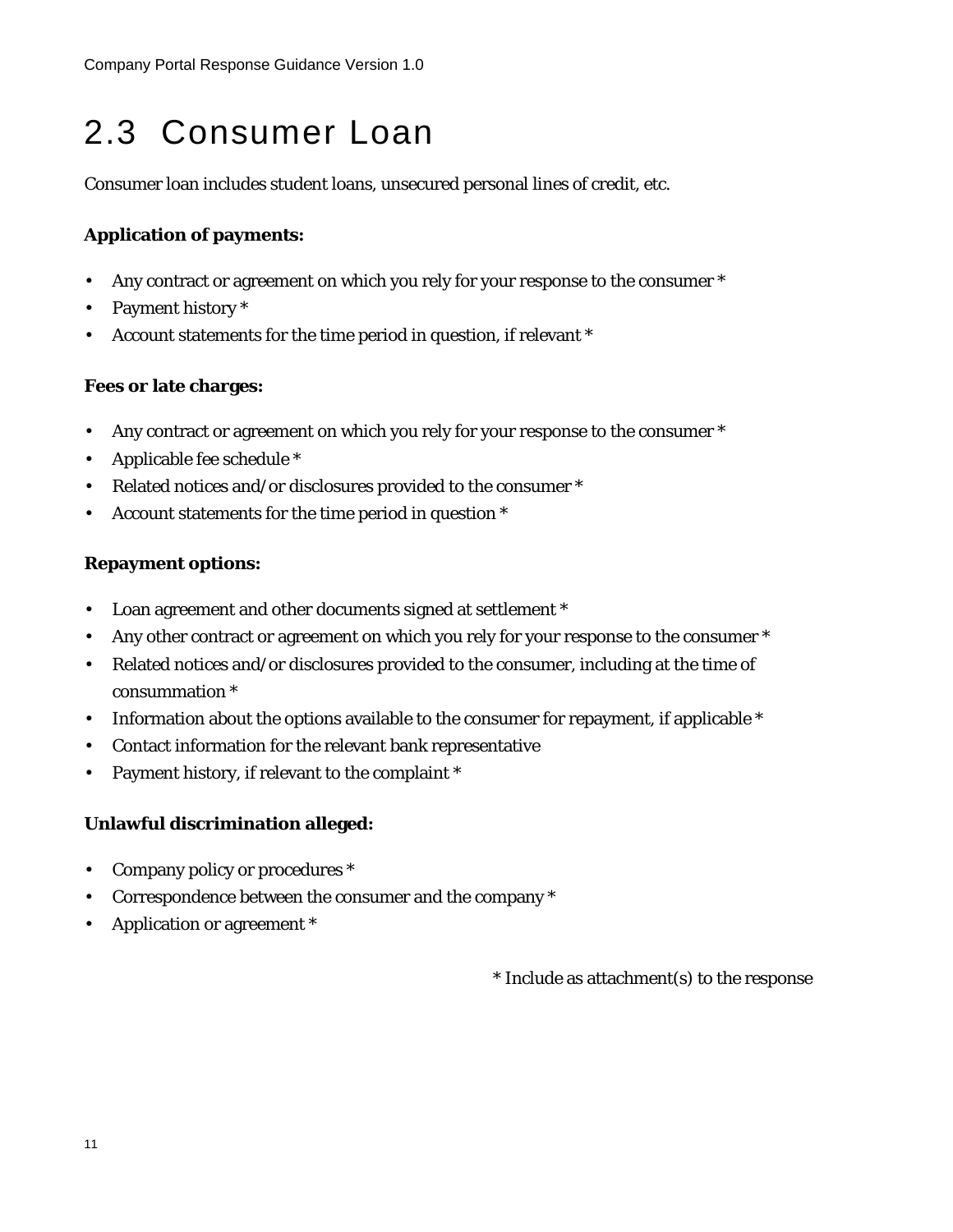### 2.4 Mortgage

#### **Application / origination**

- Application \*
- Initial disclosures required under TILA and RESPA \*
- Application dates
- Rate lock agreement \*
- GFE initial AND all revised GFEs \* (Explanation of all changed circumstances)
- $\bullet$  HUD-1  $\ast$
- ECOA notices \*
- Statement whether HARP or standard refinance
- Date and amount of loan application charge

#### **Credit decision / underwriting**

- Adverse Action notice provided to consumer \*
- If notice does not contain specific denial reasons, list of specific denial reasons

#### **Escrow**

- Initial escrow account statement \*
- Escrow statement/analysis \*
- If account created after origination, documentation to support initiation of escrow \*
- If forced place insurance:
	- Documentation to support initiation of forced placed insurance \*
	- Communication to consumer about initiation of forced place insurance \*

#### **Foreclosure**

- Full loan history \*
- Trial loan modifications, permanent loan modifications, refi's, forbearance plans, other payment agreements \*
- Original loan documents \*
- Evidence supporting consumer was informed of all available workout options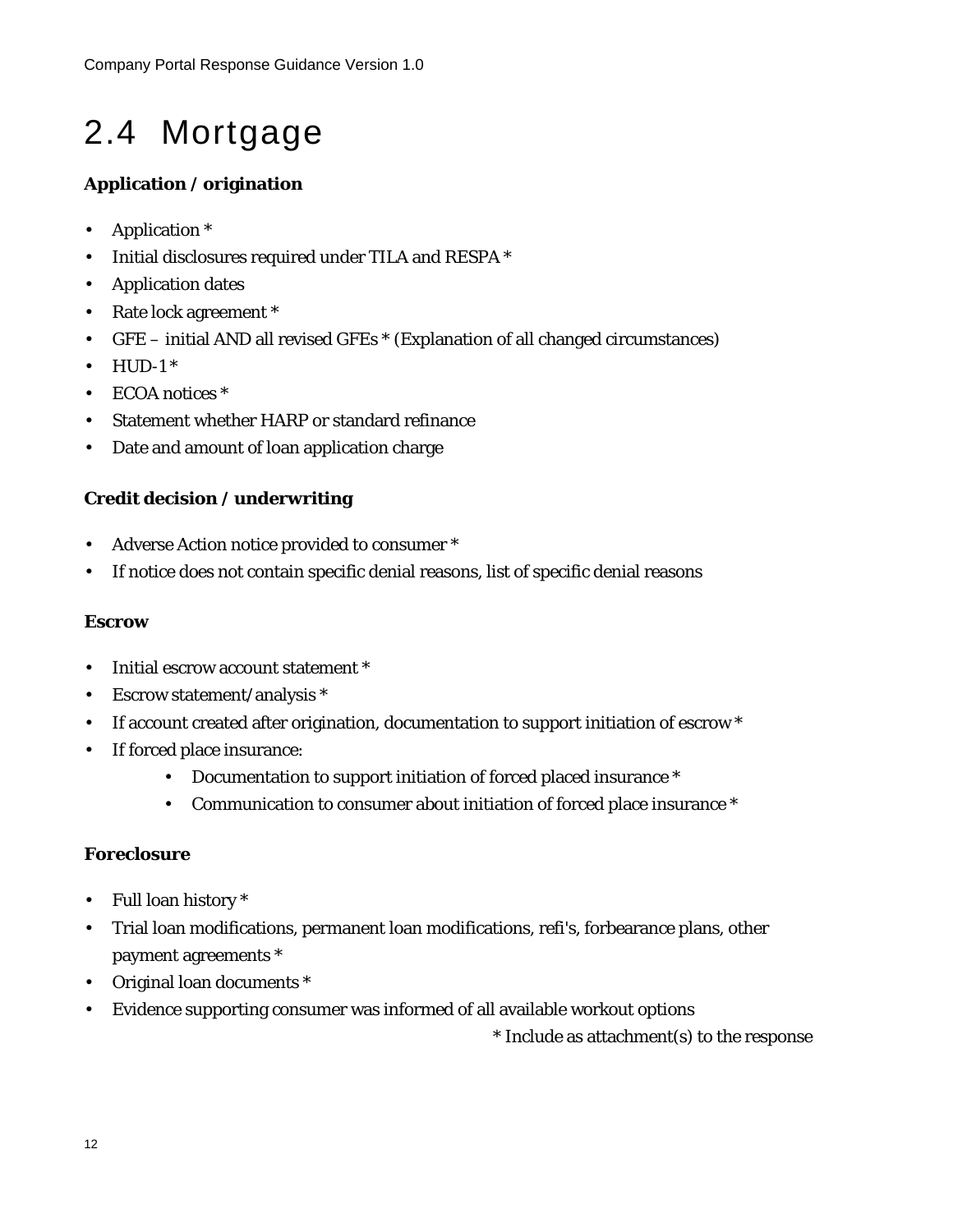#### **Information reported to credit reporting company**

- Evidence to support what was reported to credit reporting company  $*$
- If adjustments to credit report result, evidence of submission of adjustment to credit reporting company \*

#### **Insurance**

- Evidence to support force placement of homeowners insurance \*
- Notifications to consumer informing homeowners insurance policy not in place \*
- Escrow analysis and statements evidencing homeowners insurance payment disbursements \*

#### **Loan modifications**

- Full loan history \*
- Trial loan modifications, permanent loan modifications, refi's, forbearance plans, other payment agreements \*
- Original loan documents \*
- Evidence supporting consumer was informed of all available workout options
- Current status of loan/foreclosure process
- Foreclosure sale date (if scheduled)
- Statement whether modification is HAMP or proprietary
- Statement whether HARP or standard refinance
- Loan modification application \*
- Denial notice \*
- Investor criteria for denial
- List of workout options that have been reviewed
- TPP agreement \*